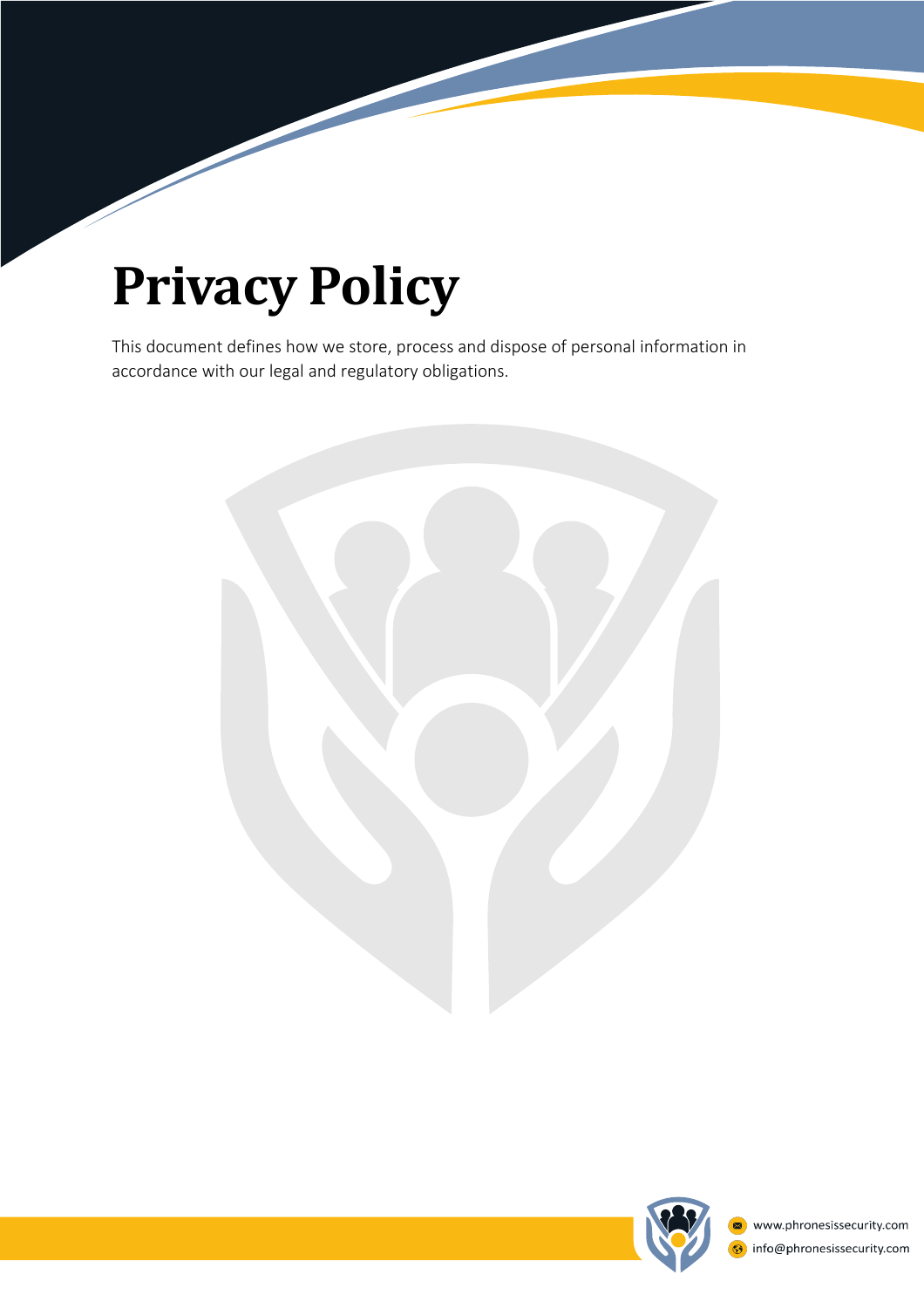

# **Document Control**

| <b>Version</b> | <b>Date</b>     | <b>Reviewer</b>      | <b>Changes</b>            |
|----------------|-----------------|----------------------|---------------------------|
| 0.1            | 3 November 2021 | Daniel Hood          | Initial document creation |
| 1.0            | 9 November 2021 | <b>Elliot Dellys</b> | Publication               |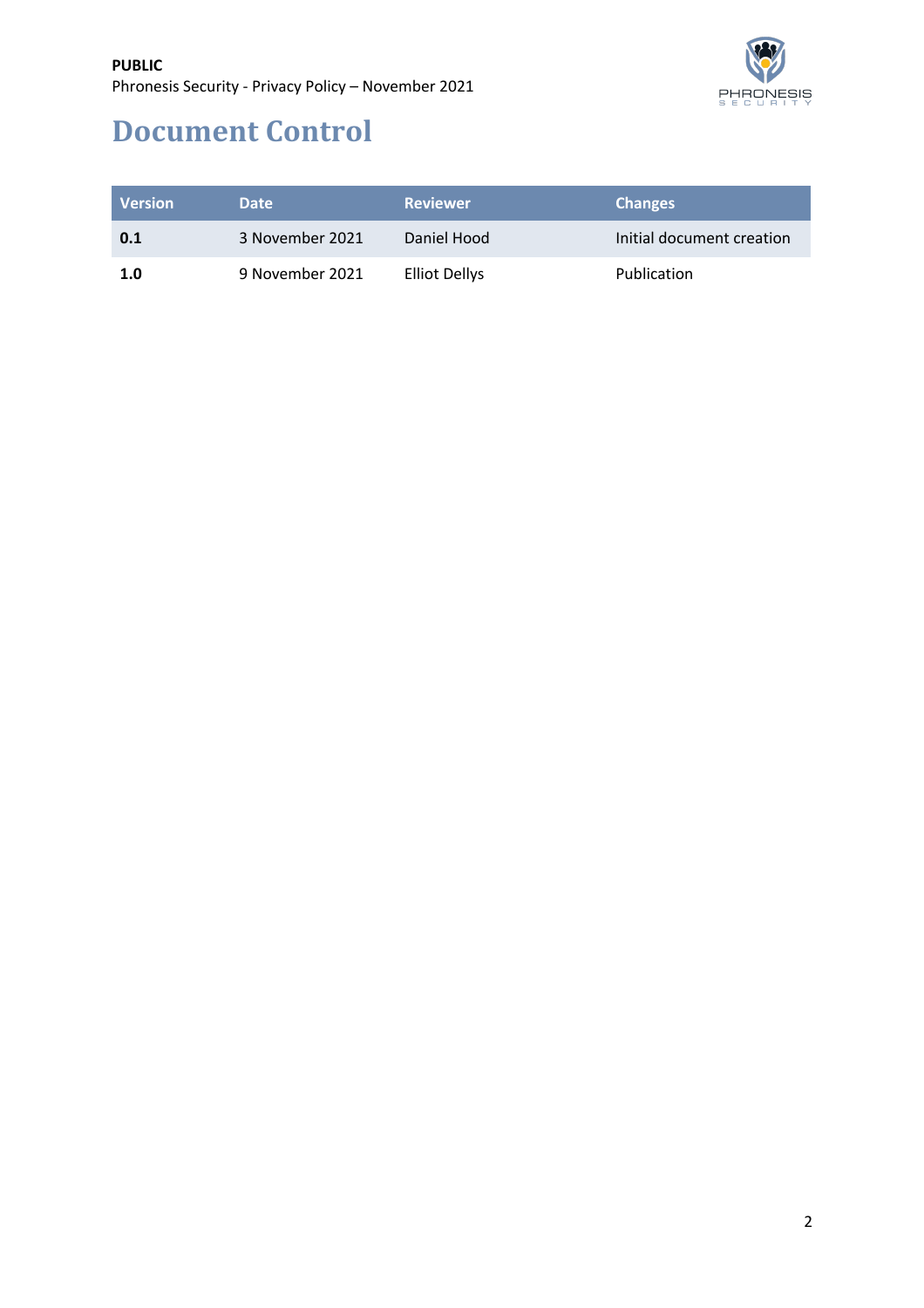

# **Table of Contents**

| $\mathbf{1}$ . |  |
|----------------|--|
| 1.1.           |  |
| 1.2.           |  |
| 1.3.           |  |
| 1.4.           |  |
| 1.5.           |  |
| 1.6.           |  |
| 1.7.           |  |
| 1.8.           |  |
| 1.9.           |  |
| 1.10.          |  |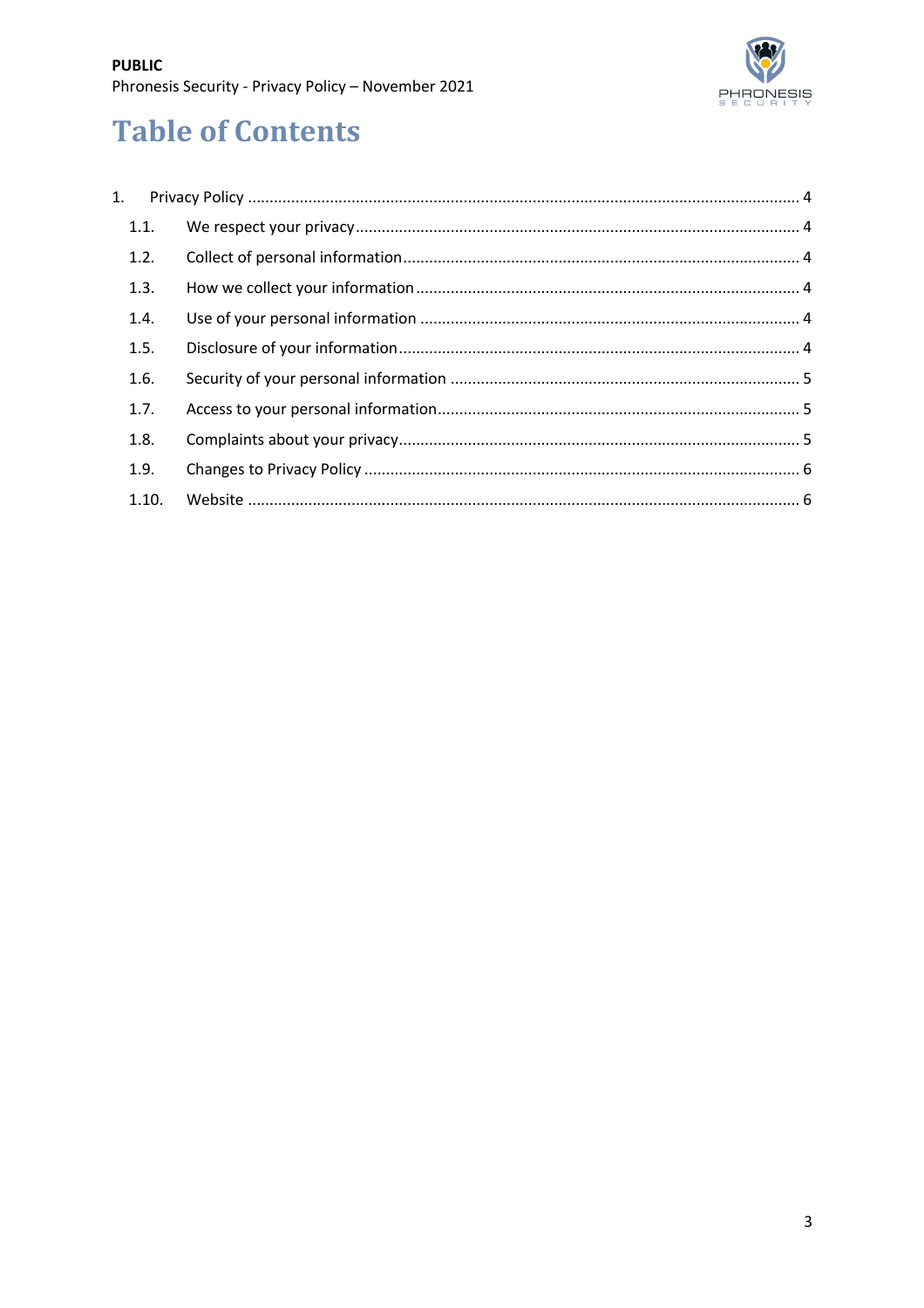

# **1. Privacy Policy**

# **1.1.** We respect your privacy

- (a) Phronesis Security Pty Ltd (ACN 650 410 236) respects your right to privacy and is committed to safeguarding the privacy of our customers and website visitors. We adhere to the Australian Privacy Principles contained in the Privacy Act 1988 (Cth). This policy sets out how we collect and treat your personal information.
- (b) "Personal information" is information we hold which is identifiable as being about you.

# **1.2. Collect of personal information**

- (a) Phronesis Security will, from time to time, receive and store personal information you enter onto our website, provide to us directly, or as given to us in other forms.
- (b) You may provide basic information such as your name, phone number, address and email address to enable us to send information, provide updates and process your order. We may collect additional information at other times, including but not limited to, when you provide feedback, when you provide information about your personal or business affairs, change your content or email preference, respond to surveys and/or promotions, provide financial or credit card information, or communicate with our team.
- (c) Additionally, we may also collect any other information you provide while interacting with us.

# **1.3.** How we collect your information

(a) Phronesis Security collects personal information from you in a variety of ways, including when you interact with us electronically or in person, when you access our website and when we provide our services to you. We may receive personal information from third parties. If we do, we will protect it as set out in this Privacy Policy.

# **1.4.** Use of your personal information

- (a) Phronesis Security may use personal information collected from you to provide you with information, updates and our services. We may also make you aware of new and additional services and opportunities available to you. We may use your personal information to improve our products and services and better understand your needs.
- (b) Phronesis Security may contact you by a variety of measures including, but not limited to, telephone, email, SMS or mail.

# **1.5.** Disclosure of your information

- (a) We may disclose your personal information to any of our employees, officers, insurers, professional advisers, agents, suppliers or subcontractors insofar as reasonably necessary for the purposes set out in this Policy. Personal information is only supplied to a third party when it is required for the delivery of our services.
- (b) We may from time to time need to disclose personal information to comply with a legal requirement, such as a law, regulation, court order, subpoena, warrant, in the course of a legal proceeding or in response to a law enforcement agency request.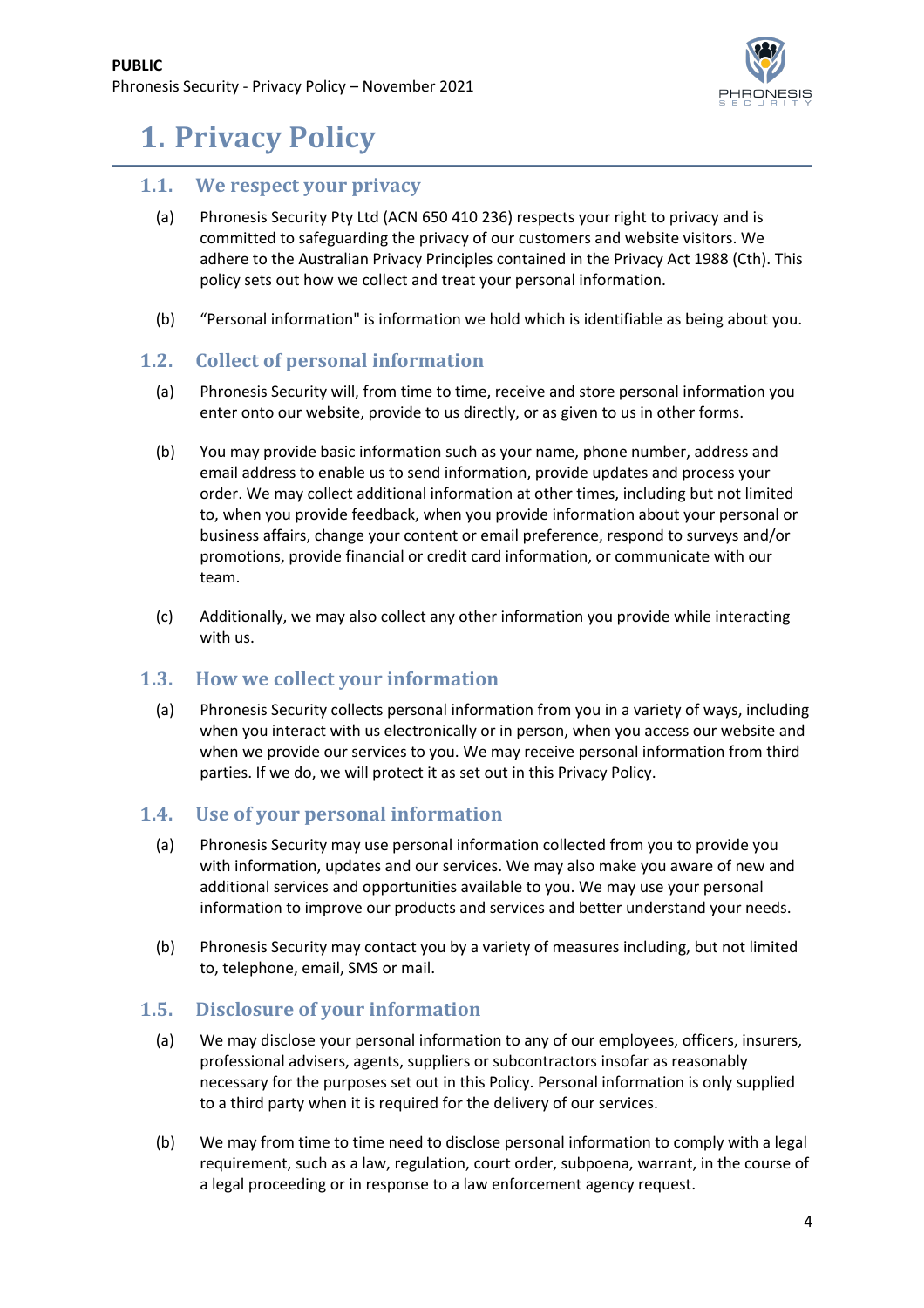

- (c) We may also use your personal information to protect the copyright, trademarks, legal rights, property or safety of Phronesis Security, its customers or third parties.
- (d) Information that we collect may from time to time be stored, processed in, or transferred between parties located in countries outside of Australia.
- (e) If there is a change of control in our business or a sale or transfer of business assets, we reserve the right to transfer to the extent permissible at law our user databases, together with any personal information and non-personal information contained in those databases. This information may be disclosed to a potential purchaser under an agreement to maintain confidentiality. We would seek to only disclose information in good faith and where required by any of the above circumstances.
- (f) By providing us with personal information, you consent to the terms of this Privacy Policy and the types of disclosure covered by this Policy. Where we disclose your personal information to third parties, we will request that the third party follow this Policy regarding handling your personal information.

# **1.6.** Security of your personal information

- (a) Phronesis Security is committed to ensuring that the information you provide to us is secure. In order to prevent unauthorised access or disclosure, we have put in place suitable physical, electronic and managerial procedures to safeguard and secure information and protect it from misuse, interference, loss and unauthorised access, modification and disclosure.
- (b) The transmission and exchange of information is carried out at your own risk. We cannot guarantee the security of any information that you transmit to us, or receive from us. Although we take measures to safeguard against unauthorised disclosures of information, we cannot assure you that personal information that we collect will not be disclosed in a manner that is inconsistent with this Privacy Policy.

# **1.7.** Access to your personal information

- (a) You may request details of personal information that we hold about you in accordance with the provisions of the Privacy Act 1988 (Cth). A small administrative fee may be payable for the provision of information. If you would like a copy of the information, which we hold about you or believe that any information we hold on you is inaccurate, out of date, incomplete, irrelevant or misleading, please email us at info@phronesissecurity.com.
- (b) We reserve the right to refuse to provide you with information that we hold about you, in certain circumstances set out in the Privacy Act.

# **1.8. Complaints about your privacy**

(a) If you have any complaints about our privacy practises, please feel free to send in details of your complaints to 2/681 Burke Road, Camberwell VIC 3124. We take complaints very seriously and will respond shortly after receiving written notice of your complaint.